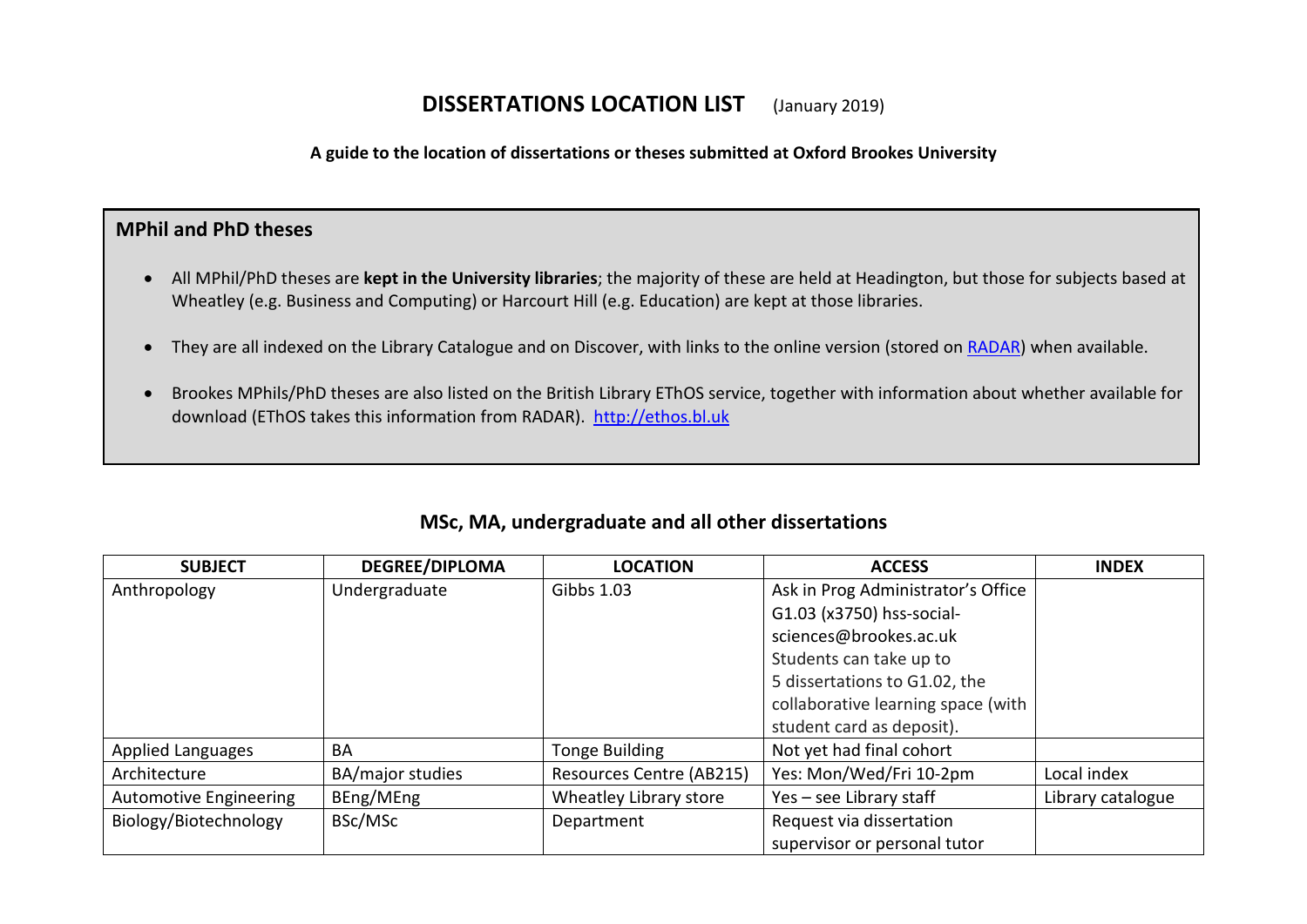| <b>Biomedical Science</b>      | BSc/MSc       | Department                    | Request via dissertation       |                      |
|--------------------------------|---------------|-------------------------------|--------------------------------|----------------------|
|                                |               |                               | supervisor or personal tutor   |                      |
| <b>Business</b>                | BA/MBA/MA/MSc | Headington Library; MSc       | Yes                            | Physical copies on   |
|                                |               | Diss'ns from 2014 are on      |                                | Library catalogue    |
|                                |               | <b>RADAR</b>                  |                                |                      |
| Cell & Molecular Biology       | <b>BSc</b>    | Department                    | Request via dissertation       |                      |
|                                |               |                               | supervisor or personal tutor   |                      |
| <b>Coaching and Mentoring</b>  | MA            | <b>Headington Library</b>     | Yes                            | Library catalogue    |
| <b>Studies</b>                 |               |                               |                                |                      |
| <b>Communication Networks</b>  | <b>BSc</b>    | <b>Wheatley Library Store</b> | Yes - ask at Wheatley Library  | Library catalogue    |
|                                |               |                               | counter                        |                      |
| Communication, Media           | BA            | <b>Harcourt Hill Library</b>  | Yes - selected titles on Short |                      |
| and Culture                    |               |                               | Loan - see Library staff       |                      |
| <b>Computer Science</b>        | BSc/MSc       | Wheatley Library store        | Yes - see Library staff        | Library catalogue    |
| Construction                   | <b>BSc</b>    | Resources Centre (AB215)      | Yes: Mon/Wed/Fri 10-2pm        | <b>Printed list</b>  |
| Management                     |               | For possible online           |                                |                      |
|                                |               | provision contact your        |                                |                      |
|                                |               | course administrator or       |                                |                      |
|                                |               | dissertation supervisor       |                                |                      |
| <b>Creative Writing</b>        | <b>MA</b>     | <b>Tonge Building</b>         | Yes-contact Programme          |                      |
|                                |               |                               | Administrator                  |                      |
|                                |               |                               | english@brookes.ac.uk x3748    |                      |
| Development and                | MA            | Resources Centre (AB215)      | Yes: Mon/Wed/Fri 10-2pm        | Google $doc - see$   |
| <b>Emergency Practice</b>      |               | and some online - see:        |                                | http://architecture. |
|                                |               | http://architecture.brooke    |                                | brookes.ac.uk/rese   |
|                                |               | s.ac.uk/research/cendep/      |                                | arch/cendep/disser   |
|                                |               | dissertations.html            |                                | tations.html         |
| <b>Early Childhood Studies</b> | <b>BA</b>     | Department                    | Apply to Mrs Gill Cross,       |                      |
|                                |               |                               | Programme Administrators'      |                      |
|                                |               |                               | Office (BG20), Harcourt Hill   |                      |
|                                |               |                               | (gcross@brookes.ac.uk, x8388)  |                      |
| <b>Early Childhood Studies</b> | MA            | Harcourt Hill Library         | Yes                            | Library catalogue    |
|                                |               |                               |                                |                      |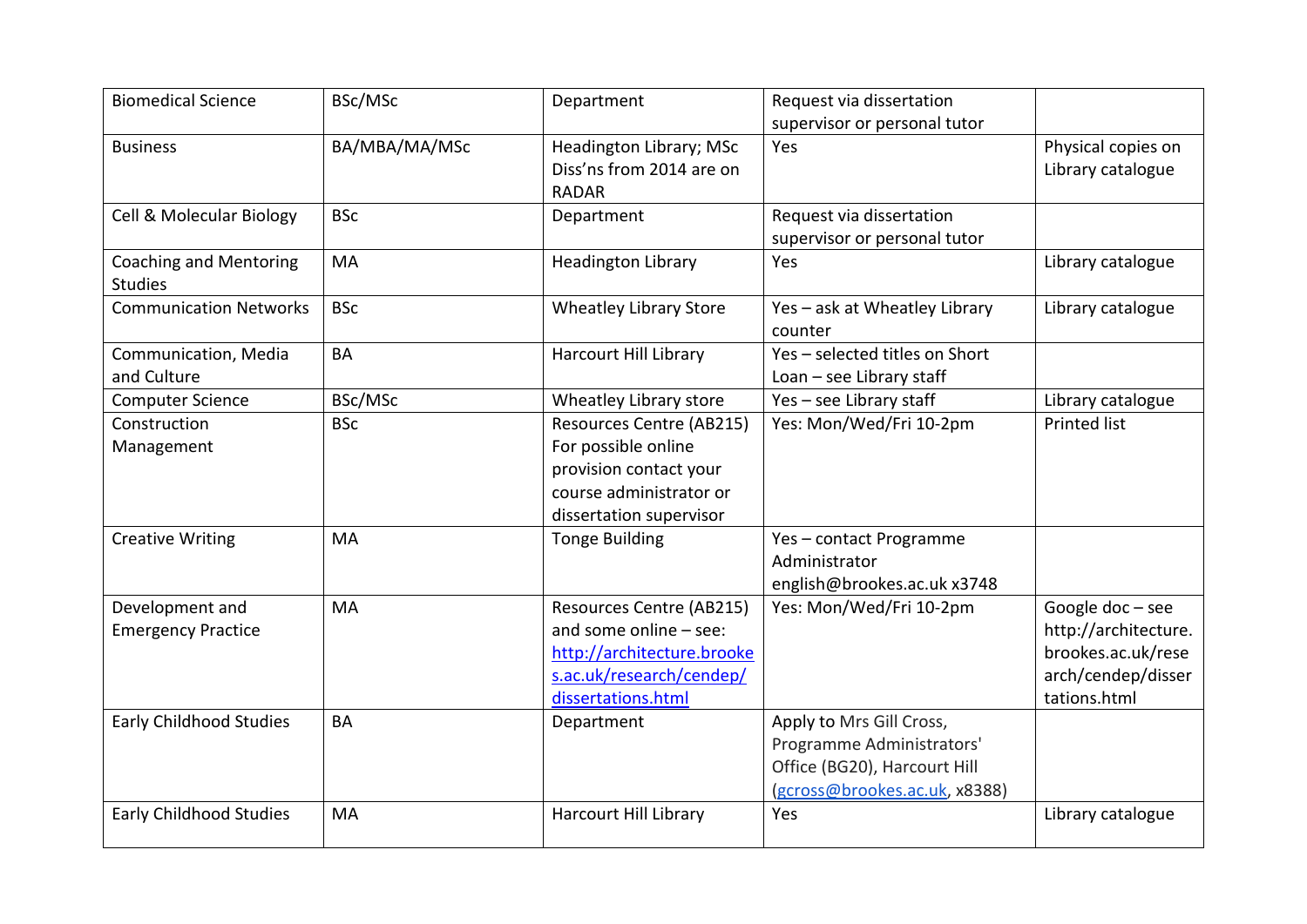| <b>Education Studies</b>                      | <b>BA</b>   | Department                              | Apply to Mrs Gill Cross,<br>Programme Administrator's<br>Office (BG20), Harcourt Hill<br>(gcross@brookes.ac.uk x8388) |                                       |
|-----------------------------------------------|-------------|-----------------------------------------|-----------------------------------------------------------------------------------------------------------------------|---------------------------------------|
| Education                                     | MA/MEd      | <b>Harcourt Hill Library</b>            | Yes - see Library staff                                                                                               | Library catalogue                     |
| Electrical/Electronic<br>Engineering          | <b>BEng</b> | Wheatley Library store                  | Yes - apply to Library staff                                                                                          | Library catalogue                     |
| Electronics                                   | <b>BSc</b>  | Department                              | Yes - limited                                                                                                         |                                       |
| English Literature                            | BA/MA       | <b>Tonge Building</b>                   | Yes-contact Programme<br>Administrator<br>english@brookes.ac.uk x3748                                                 |                                       |
| English Language and<br>Communication         | BA          | School of Education -<br>Academic staff | Yes - some titles available on<br>Moodle on the ELC course -<br>otherwise contact Prog Leader                         |                                       |
| Environmental<br>Assessment and<br>Management | <b>MSc</b>  | <b>Headington Library</b>               | Yes                                                                                                                   | Library catalogue<br>and printed list |
| <b>Environmental Biology</b>                  | <b>BSc</b>  | Department                              | Request via dissertation<br>supervisor or personal tutor                                                              |                                       |
| Environmental<br>Management and<br>Technology | <b>MSc</b>  | <b>Headington Library</b>               | Yes                                                                                                                   | Library catalogue<br>and printed list |
| <b>Environmental Sciences</b>                 | <b>BSc</b>  | Department                              | Request via dissertation<br>supervisor or personal tutor                                                              | Card index (by<br>name)               |
| <b>Equine Science</b>                         | <b>BSc</b>  | Department                              | Request via dissertation<br>supervisor or personal tutor                                                              |                                       |
| Fine Art                                      | BA          | <b>School of Arts</b>                   | Apply to principal lecturers in<br>Fine Art                                                                           |                                       |
| French                                        | <b>BA</b>   | <b>Tonge Building</b>                   | A few are available - contact<br>Programme Administrator<br>languages@brookes.ac.uk x3748                             |                                       |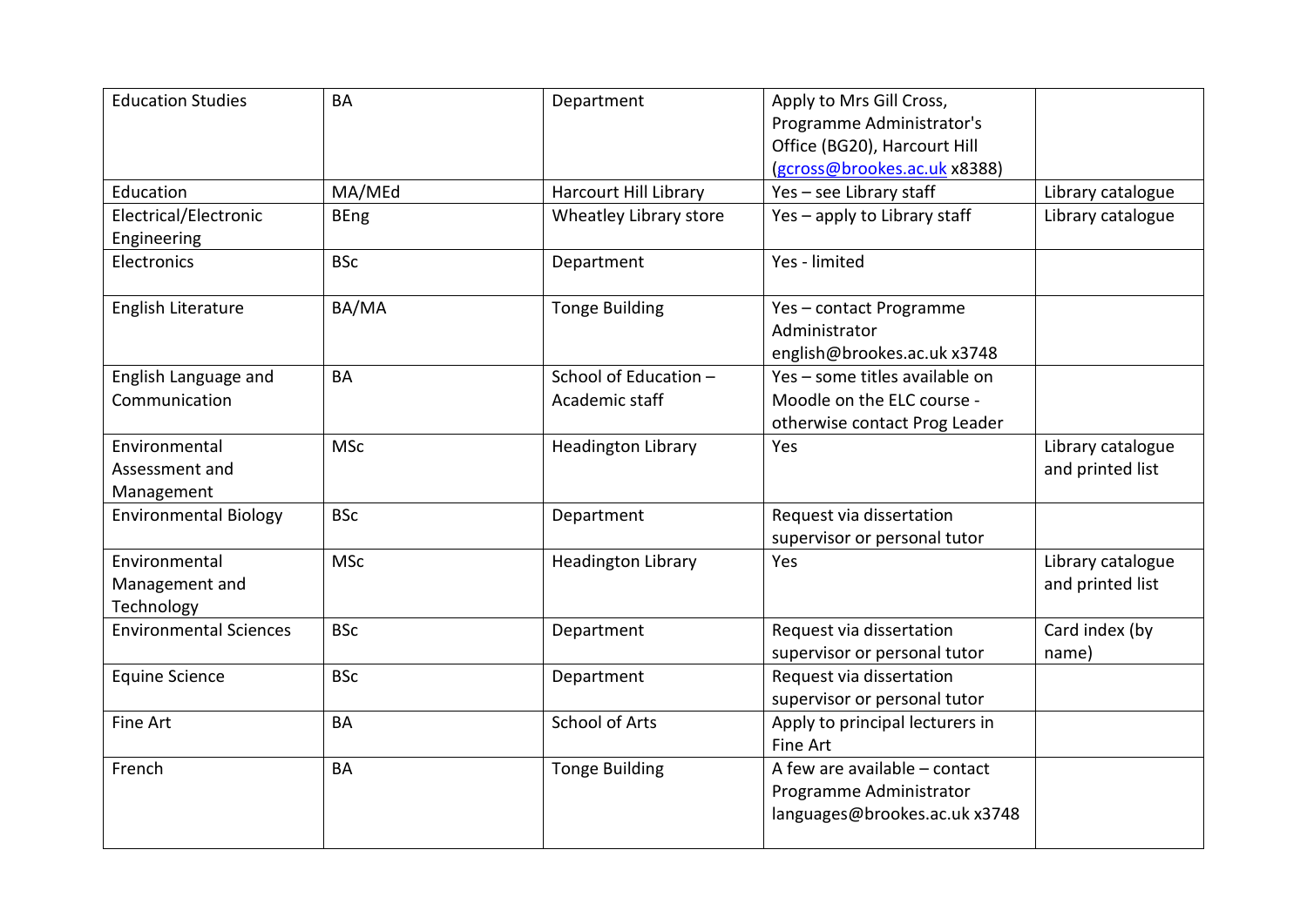| Geography                      | BA                 | <b>Gibbs 1.03</b>         | Ask in Programme                 |                   |
|--------------------------------|--------------------|---------------------------|----------------------------------|-------------------|
|                                |                    |                           | Administrator's Office G1.03     |                   |
|                                |                    |                           | (x3750) hss-social-              |                   |
|                                |                    |                           | sciences@brookes.ac.uk           |                   |
| <b>Health Care</b>             | <b>MSc</b>         | <b>Headington Library</b> | Yes                              | Library catalogue |
|                                |                    |                           |                                  | and printed list  |
| <b>Historic Conservation</b>   | <b>MSc</b>         | Course Director's office  | Yes                              |                   |
| History                        | Undergraduate      | <b>Tonge Building</b>     | Apply to Programme               |                   |
|                                |                    |                           | Administrator - T302 (x4220)     |                   |
|                                |                    |                           | history@brookes.ac.uk            |                   |
| History/History of             | MA                 | <b>Tonge Building</b>     | Very small number (winners of    |                   |
| Medicine                       |                    |                           | the Detlef-Muhlberger prize)     |                   |
|                                |                    |                           | kept in the Headington Library.  |                   |
|                                |                    |                           | Otherwise, request via diss'n    |                   |
|                                |                    |                           | supervisor or academic advisor   |                   |
| History of Art                 | <b>BA</b>          | <b>Tonge Building</b>     | Apply to Programme               |                   |
|                                |                    |                           | Administrator - T302 (x4220)     |                   |
|                                |                    |                           | history@brookes.ac.uk            |                   |
| Hospitality                    | Undergraduate      | Ox Schl of Hospitality    | Apply to Fran Buller             |                   |
|                                |                    | Management                | (Departmental Office)            |                   |
| Hospitality                    | MSc (60% and over) | <b>Headington Library</b> | Yes                              | Library catalogue |
| Human Biology/Exercise         | <b>BSc</b>         | Department                | Request via dissertation         |                   |
| and Health                     |                    |                           | supervisor or personal tutor     |                   |
| Humanities NB: Course no       | <b>MA</b>          | A few exemplary diss'ns   | Yes                              | Library catalogue |
| longer running                 |                    | kept at Headington Lib    |                                  | and printed list  |
| International Business,        | MA                 | <b>Tonge Building</b>     | A few are available - contact    |                   |
| Culture & Languages            |                    |                           | Programme Administrator          |                   |
|                                |                    |                           | languages@brookes.ac.uk x3748    |                   |
| <b>International Relations</b> | BA/MA              | Gibbs $1.03$ (9am $-5$ pm | Ask in Programme                 |                   |
|                                |                    | only                      | Administrator's Office G1.03     |                   |
|                                |                    |                           | (x3750) hss-social-              |                   |
|                                |                    |                           | sciences@brookes.ac.uk           |                   |
| Japanese                       | <b>BA</b>          | <b>Tonge Building</b>     | Students do not do dissertations |                   |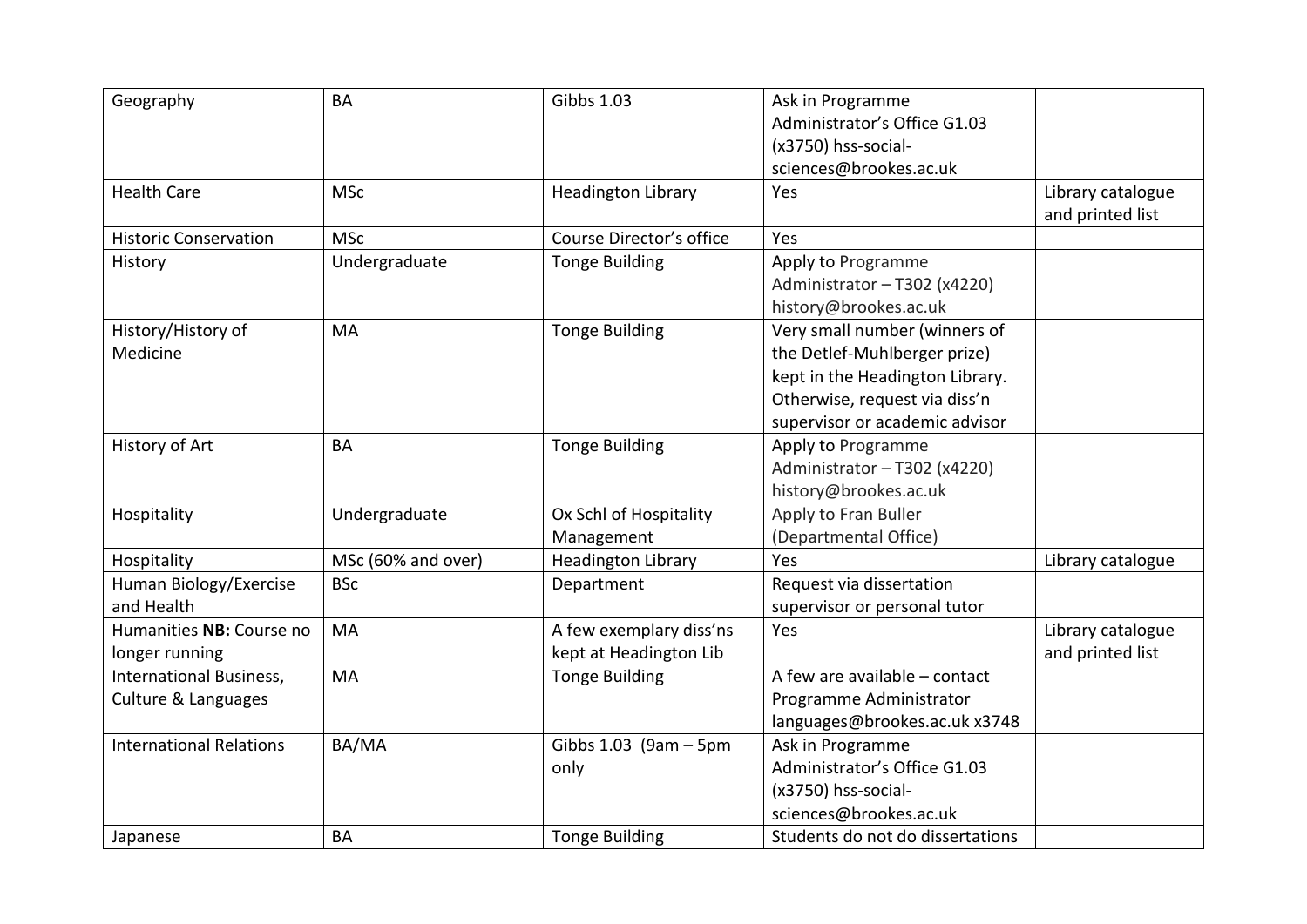|                               |                             |                               | in their final year               |                   |
|-------------------------------|-----------------------------|-------------------------------|-----------------------------------|-------------------|
| Law                           | LLB $u/g$ (single & joint); | Gibbs $1.03 - 9$ am $-5$ pm   | <b>Contact Programme</b>          |                   |
|                               |                             | only                          | Administrator (x4931,             |                   |
|                               |                             |                               | law@brookes.ac.uk)                |                   |
| Law                           | LLM p/g International Law   | Gibbs $1.03 - 9$ am-5pm       | <b>Contact Programme</b>          |                   |
|                               |                             | only                          | Administrator (x4901,             |                   |
|                               |                             |                               | law@brookes.ac.uk)                |                   |
| Mathematics                   | <b>BSc</b>                  | <b>Wheatley Library Store</b> | Yes - see library staff           | Library catalogue |
| <b>Mechanical Engineering</b> | BEng/MEng                   | <b>Wheatley Library Store</b> | Yes- see Library staff            | Library catalogue |
| <b>Media Technologies</b>     | BSc/MSc                     | Wheatley Library store        | Yes - see Library staff           | Library catalogue |
| Midwifery                     | BSc/MSc                     | <b>Marston Road</b>           | Contact Research Lead - Jane      |                   |
|                               |                             |                               | Appleton                          |                   |
| Mobile and Wireless           | <b>MSc</b>                  | Department of Computing       | Very limited. Students should     |                   |
| Communications                |                             |                               | apply to their project supervisor |                   |
|                               |                             |                               | for access                        |                   |
| <b>Motorsport Engineering</b> | BEng/MSc                    | Wheatley Library store        | Yes - see Library staff           | Library catalogue |
| <b>Music</b>                  | BA/BSc/MA                   | A small number are            |                                   |                   |
|                               |                             | available in the RHB. Apply   |                                   |                   |
|                               |                             | to Music staff.               |                                   |                   |
| <b>Nursing</b>                | BSc/MSc                     | Marston Rd. Some              | Contact Research Lead - Helen     |                   |
|                               |                             | examples available on         | Walthall                          |                   |
|                               |                             | Dissertation Moodle site.     |                                   |                   |
|                               |                             | A very small a selection of   |                                   |                   |
|                               |                             | <b>Adult Nursing</b>          |                                   |                   |
|                               |                             | Dissertations - both BSc      |                                   |                   |
|                               |                             | and MSc - in Swindon          |                                   |                   |
|                               |                             | Library                       |                                   |                   |
| Nutrition/Food Science        | BSc/MSc                     | Department                    | Request via dissertation          |                   |
|                               |                             |                               | supervisor/personal tutor         |                   |
| <b>Occupational Therapy</b>   | <b>BSc</b>                  | <b>Marston Rd</b>             | Contact Research Lead - Johnny    |                   |
|                               |                             |                               | Collett                           |                   |
| Philosophy                    | <b>BA</b>                   | Department of History,        | Yes - contact Programme           |                   |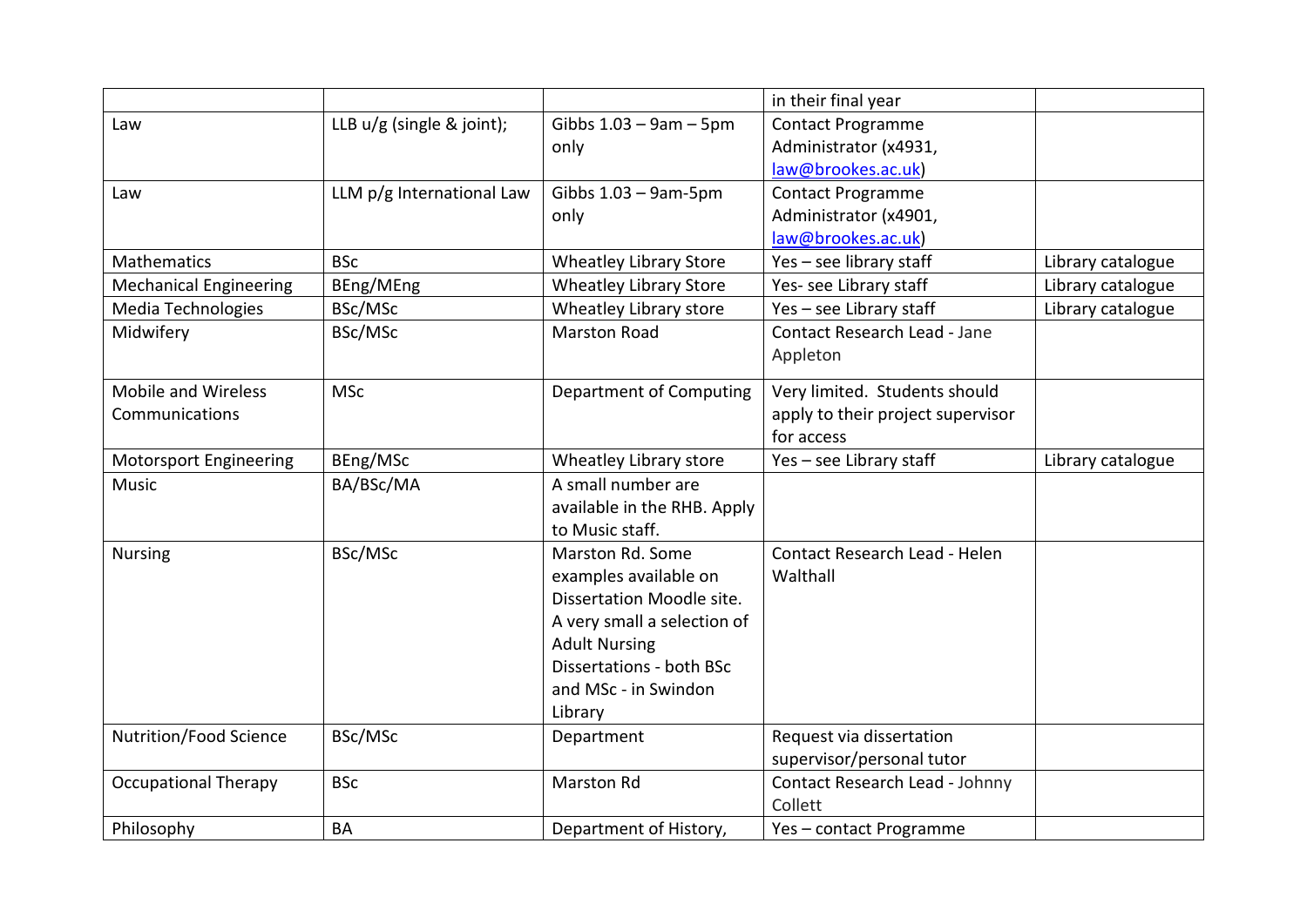|                             |            | Philosophy and Religion       | Administrator                  |                   |
|-----------------------------|------------|-------------------------------|--------------------------------|-------------------|
|                             |            | Archive Room                  |                                |                   |
| Physiotherapy               | <b>BSc</b> | <b>Marston Rd</b>             | Contact Research Lead - Johnny |                   |
|                             |            |                               | Collett                        |                   |
| Planning/Spatial Planning   | BA/MSc     | <b>Headington Library</b>     | Yes                            | Library catalogue |
|                             |            | <b>EXCEPT for BA Planning</b> |                                | and printed lists |
|                             |            | 2008 onwards are in           |                                |                   |
|                             |            | Resources Centre (AB215)      |                                |                   |
| <b>Politics</b>             | BA         | Gibbs 1.03 (9am-5pm           | Ask in Programme               |                   |
|                             |            | only)                         | Administrator's Office G1.03   |                   |
|                             |            |                               | (x3750) hss-social-            |                   |
|                             |            |                               | sciences@brookes.ac.uk         |                   |
| <b>Primate Conservation</b> | <b>MSc</b> | Primate Lab                   | Contact Magda Svensson (x4938) |                   |
| Project Management BE       | <b>MSc</b> | Resources Centre (AB215).     | Yes: Mon/Wed/Fri 10-2pm        | Google doc        |
|                             |            | For possible online           |                                |                   |
|                             |            | provision contact your        |                                |                   |
|                             |            | course administrator or       |                                |                   |
|                             |            | dissertation supervisor       |                                |                   |
| Psychology                  | BSc/BA/p/g | 1st class & MSc diss'ns:      |                                |                   |
|                             |            | see                           |                                |                   |
|                             |            | http://psych.brookes.ac.u     |                                |                   |
|                             |            | k/dissertations.asp. Some     |                                |                   |
|                             |            | have pdfs. Physical copies    |                                |                   |
|                             |            | are in cubicle 4 which can    |                                |                   |
|                             |            | be booked by psychology       |                                |                   |
|                             |            | students                      |                                |                   |
|                             |            | via https://bookit.brookes    |                                |                   |
|                             |            | .ac.uk/psychology/            |                                |                   |
|                             |            | Other class diss'ns may be    |                                |                   |
|                             |            | available from Wakefield      |                                |                   |
|                             |            | Morys-Carter (SNC G.19)       |                                |                   |